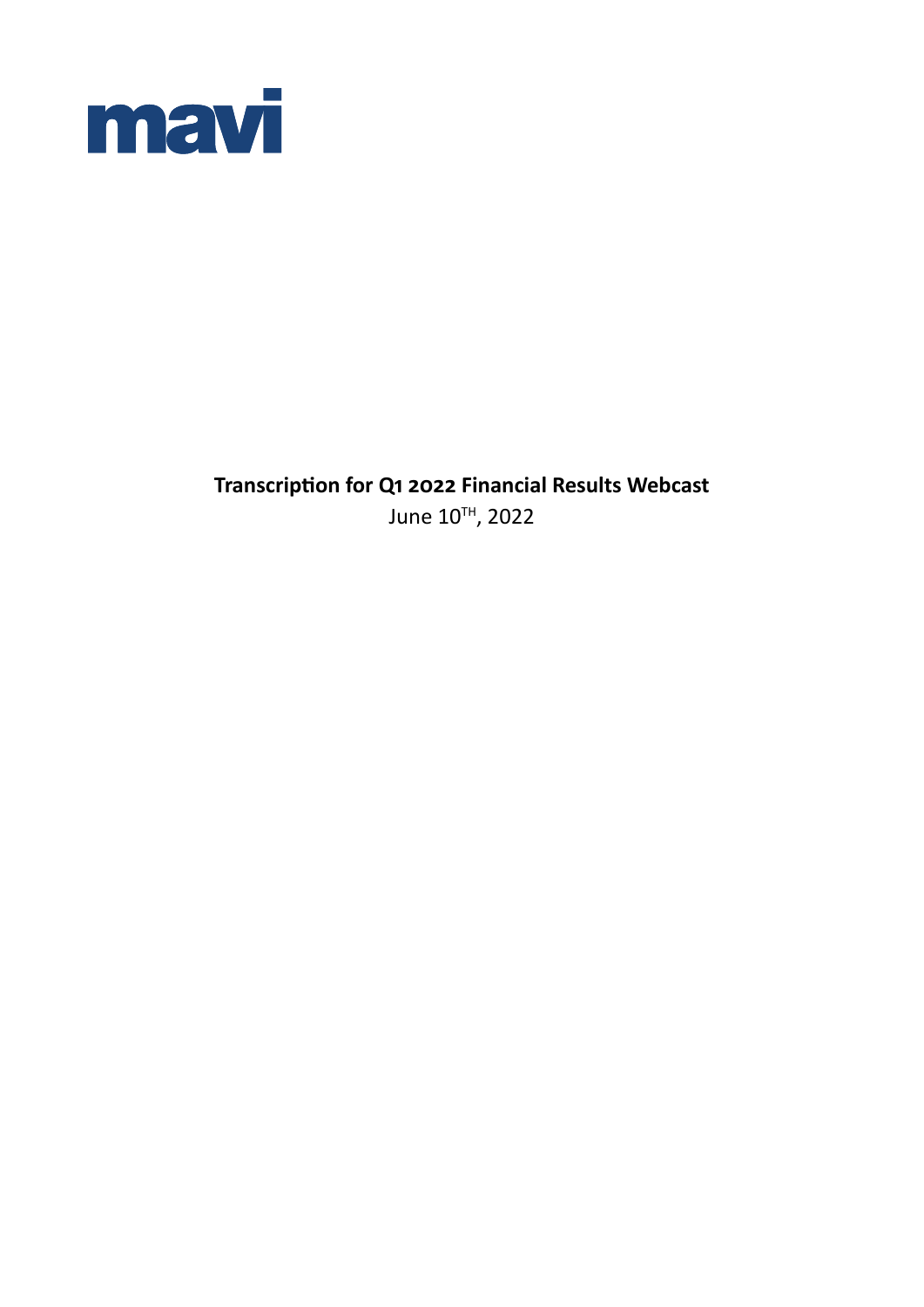

## **DUYGU INCEOZ**

Ladies and Gentlemen. Welcome to Mavi webcast regarding the financial results for the first quarter of 2022. Our CEO, Cuneyt Yavuz, will be presenting the results followed by a Q&A session. We would like to inform you that this presentation is being recorded and we kindly ask you to keep your microphones muted throughout the presentation. Now, I will leave the floor to Cuneyt Yavuz.

## **CUNEYT YAVUZ – Mavi CEO**

Hello everyone! Welcome to our webcast for the financial results of the first quarter of 2022. I am very pleased to be with you today announcing another very strong quarter with solid results. As always, I will make a short summary of the business trends for the quarter before going into details of our results.

We are still in challenging times with major externalities taking place globally and in Turkey. Recall that in the beginning of the year while announcing Q4 results, I emphasized our priorities for 2022, stating that they were prioritizing customer traffic, new customer acquisition and volume growth while maintaining profitable growth. And that branding, product innovation, and customer communication investments would be targeted at gaining market share and further elevating Mavi brand positioning. Our priorities are paying their dividends and we are on track to delivering against them as of the first quarter of the year.

Firstly, it is important to note that all the markets we operate in are back to normal trading hours with very strong demand environment, especially in Turkey. Including the low base effect, recall that there was still major weekend and weekday evening lock downs for most of Q1 last year, Turkey retail sales grew 200% year over year. High consumer demand allowed for lower markdowns, and we were able to offset product cost pressures with prudent price increases. Sales growth was not only driven by price but also by significant volume growth. All product categories grew more than 70% year over year in volume in Turkey. We sold 3.3 million denim items globally which is a 50% growth of our denim business.

Already having a normalized base last year, international sales growth returned to our normal growth rates with 13% ex currency growth mainly driven by North America. Online sales also remained strong globally. Turkey online grew 99% on top of a high base in Q1 2022.

We continued to focus on excelling at dynamic supply chain management, flexible and responsive product planning and efficient inventory management. As a result, through our management efforts and high customer demand for Mavi products, we were able to mitigate product cost pressures and improve our gross margins in Q1 2022.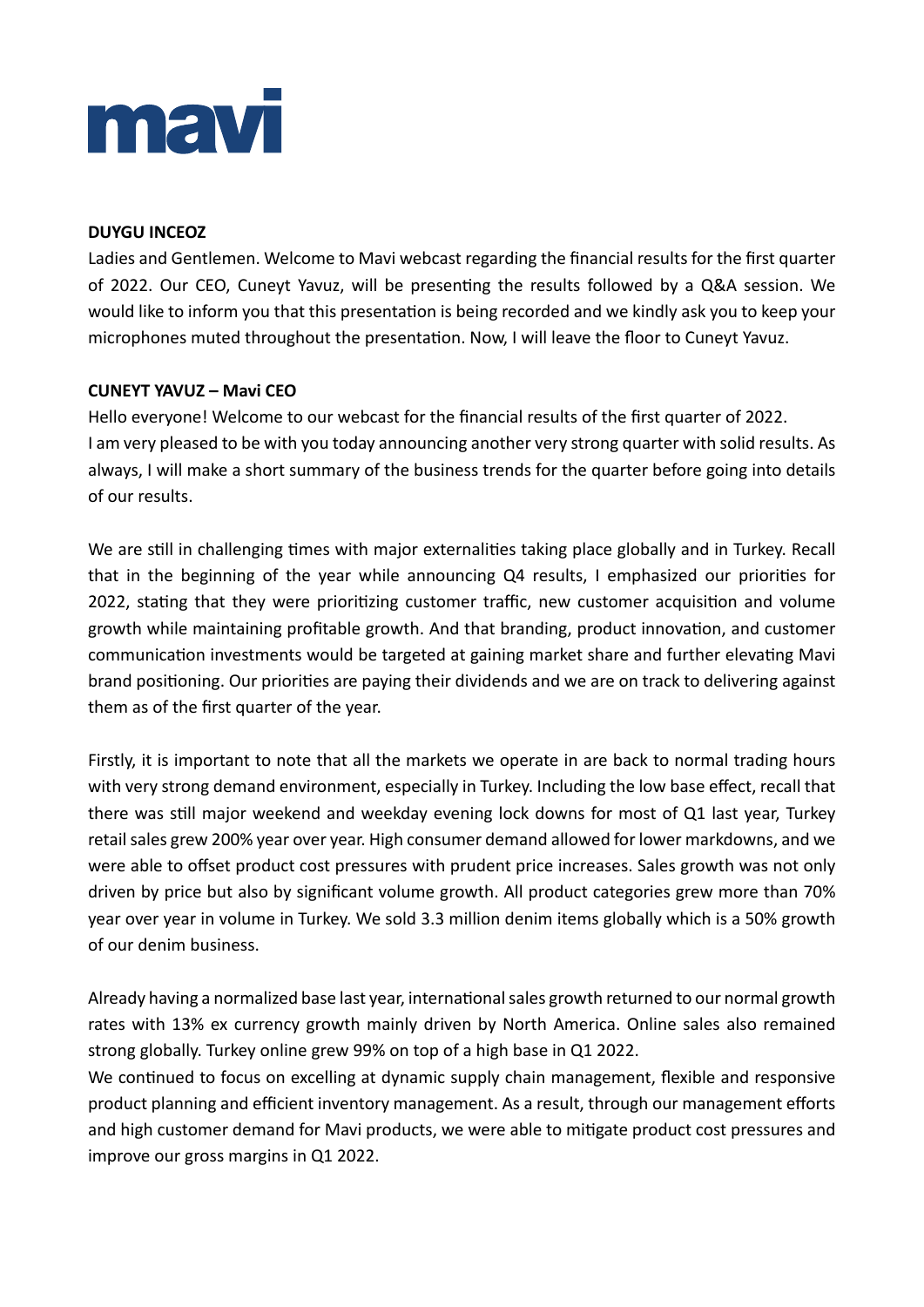

The significant opex inflation in Q1 2022 was mainly leveraged by strong top line growth. We continued to deliver improvements in our rent ratios and our employee cost to sales ratios which positively supported margins.

As promised, continued investments on brand and customer, focusing on product newness and quality resulted in market share gains in Turkey.

Moving on to the next section to present you with our results for the year:

On slide 3, lets look at the key highlights for the quarter. Our consolidated sales in Q1 2022 realized at 1 billion 887 million liras growing 149% versus same period last year. Turkey retail sales grew 200% on low base and Turkey online sales grew 99% on high base this quarter. Our EBITDA, tripling last year's same quarter, realized 556 million TL, resulting in an EBITDA margin of 29.5%. Once again, we delivered our highest ever quarter earnings and achieved a net income of 302 mn TL in Q1 2022. We preserved our balance sheet net cash position at 563 mn liras, strengthening our management commitment to stay a net cash company. The total number of mono-brand stores globally, including franchisees, reached 457.

Lets move to slide 4 to review our channel performance. Total revenue as of Q1 2022 consists of 60% retail, 28% wholesale and 12% e-commerce with 80% of total revenue being generated from Turkey. In the first quarter, which is normally a weaker quarter seasonally, traffic in our stores and the demand for Mavi products remained very strong in Turkey. The inflationary environment has become a driver for the consumers shopping appetite and as Mavi we made sure we have the newness and variety at the right price to respond to this demand and remain consumers' brand of choice. As a result, our sales in Turkey grew 163% in Q1 mainly driven by the retail business which grew 200% compared to last year. Our e-commerce business in Turkey, which constitutes of mavi.com and marketplace sales, grew 99% in the quarter, on top of a strong base. International operations had realized a strong recovery in 2021 and is back to its normal growth rates, growing 13% in constant currency and 104% in TL terms compared to same period last year.

On slide 5, we start to focus on Turkey retail business. Retail is still at the heart of our growth strategy, and we are constantly taking new actions to make sure that consumers have a great shopping experience. We continue to open new stores and expand current stores in square meters. In Q1 2022, we opened 4 new stores, closed 1 store and expanded 3 stores in Turkey throughout the quarter. As of quarter-end, we have 330 own-operated stores totaling close to 166 thousand sqms of selling space in Turkey with an average store size of 504 sqms.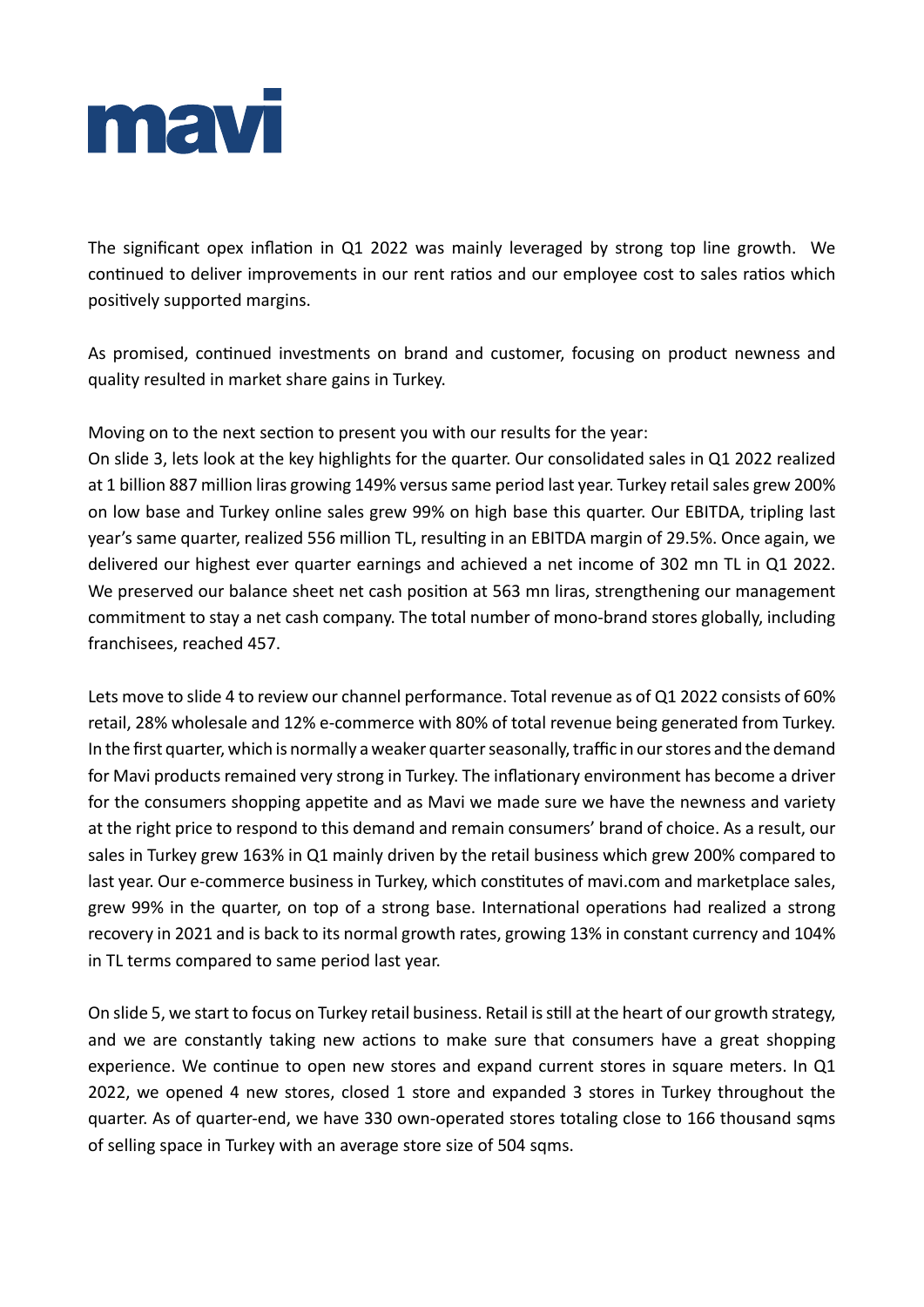

On slide 6, lets elaborate on the same stores' performance in Q1 2022. As stated earlier, there were still weekend closures related to Covid precautions in Turkey in the first quarter last year. Therefore, we continue to share with you the performance on the open days only. On the open days of Q1, same store sales grew 94% with 28% transaction growth and 52% basket size growth. Traffic in stores on the open days was 43% higher in than same period last year. Although there are significant price increases due to the inflationary environment, there was also strong volume growth in the quarter. Considering only open days, number of pieces sold grew 19% and including all days it grew 78% on a comparable store basis.

Moving on to slide 7 to review category-based developments in Turkey retail. We are happy to report strong growth across our product categories in Q1 2022. All seasonally relevant categories also delivered significant growth in number of pieces. We are constantly following changing consumer preferences and enriching our product range, offering newness, variety, and innovation in response. Our denim category grew 189% constituting 45% of total retail sales in Turkey as of Q1 2022. The knits business, including our growing t-shirt, sweatshirt and jersey categories continue to perform robust sales performance growing 221% on top of a high base in 2021. Capitalizing on the same trend, our rising category non-denim bottoms grew 257%, now constituting 6% of our total Turkey retail sales. Shirts sales is recovering from the pandemic disruption. Growing 230% this quarter, it makes up 12% of our total Turkey retail revenue. Accessories, contributing significantly to our women's business, grew 199% in Q1 2022 and jackets, seasonally being a fall-winter product grew 106% in Q1 2022.Overall, our lifestyle categories grew 209% this quarter.

On slide 8, lets review our online sales performance. On this slide we review the total online sales of Mavi including the sales to the third-party digital platforms to which we wholesale, in addition to our direct-to-consumer online sales made up of mavi.com and marketplace sales that are reported under e-commerce channel. Recall that our direct-to-consumer e-commerce share is now 12% in our consolidated sales. Including the wholesale e-com, which only exists in our international business, our total online sales grew 86% globally and is now 13.9% of total revenue. In Turkey, with Mavi. com, relaunched with a new upgrade earlier this year, we enhanced the online shopping experience, offering speed and ease to our customers. Online sales in Turkey grew 99% driven by 79% growth of mavi.com and 116% growth of marketplace operations and now constitutes 10.2% of total sales in Turkey. International online business growth of 70% in Q1 2022 is largely driven by our own platform mavi.com which grew 111% and marketplace growth of 134%. I am happy to note that online sales in Europe is also a positive contributor this quarter. 28.6% of total international sales are through online channels as of Q1 2022. Mavi's strong digitalization and CRM infrastructure will continue to drive our growth trend in e-commerce and as I noted in previous quarterly updates, the shift towards online will positively impact our margins going forward being a full-price channel across all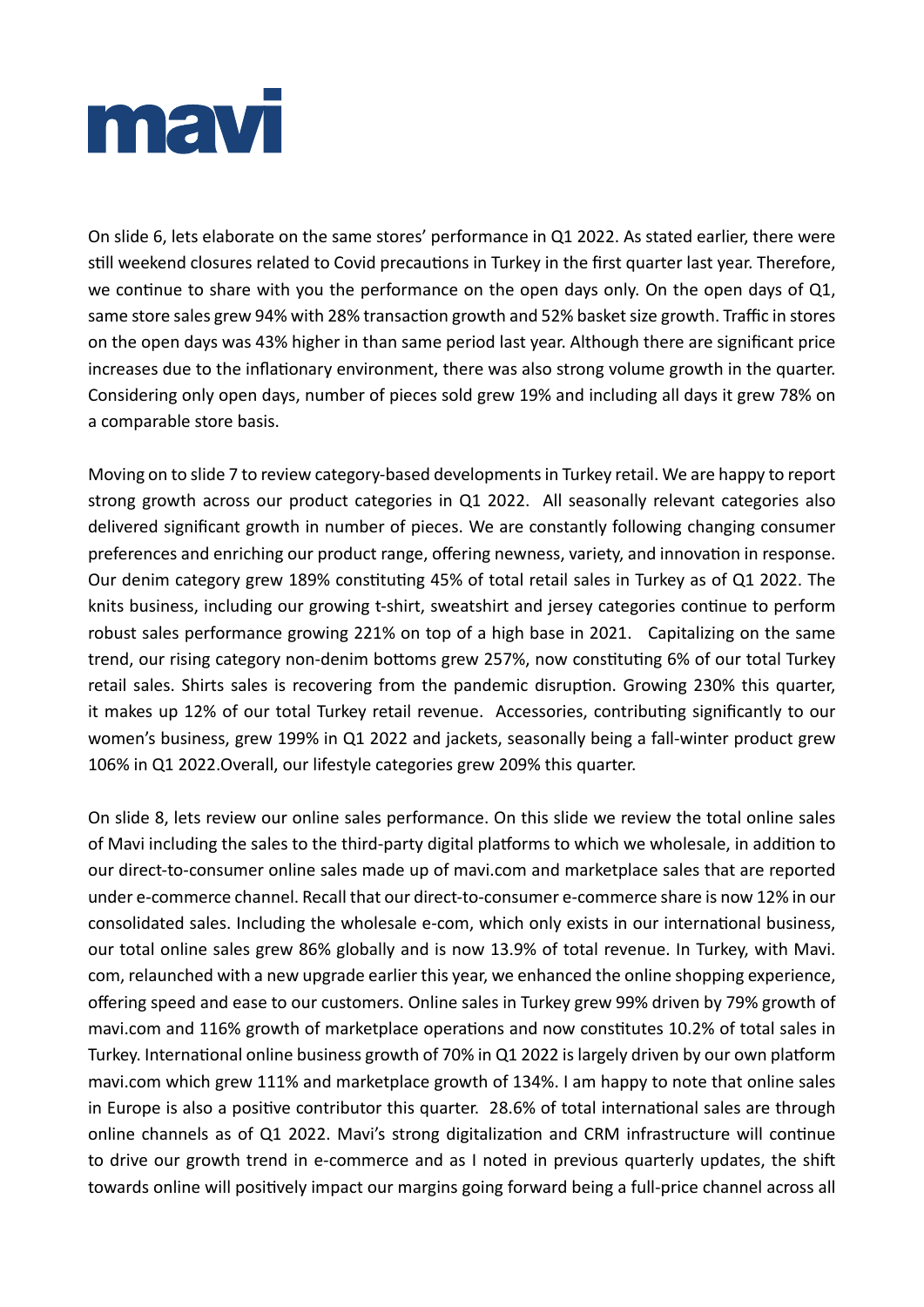

### categories.

Let's move on to review our margin performance on the next two slides. On slide 9: With rising raw material prices, currency fluctuations and high inflation in Turkey, gross margin continue to be one of the biggest focus areas of our management. In the first quarter of 2022 we are once again reporting an exceptionally strong gross margin of 56.5% improving 710 basis points versus same quarter last year. Our strong brand strategy, dynamic product-price planning, the newness and variety we are bringing in response to high consumer demand resulted with very high sell-through rates and lower markdowns. Meeting high consumer demand with the right product positioning in an inflationary pricing environment supported cost mitigation in the first quarter. Positive currency impact of international operations has also impacted the results. On the other hand, it is important to note that the high demand environment allowed for what could be called pre-pricing as the future replacement cost of products were much higher. We do expect the gross margin levels to trim back as more costly products enter the shelves. On slide 10 we review our bottom-line performance. As mentioned in previous slides, the high demand environment coupled with Mavi's ability to respond resulted with very strong top line growth which in return created a great leverage effect on opex management. We have recorded our highest ever quarterly EBITDA margin of 24.6% excluding IFRS16 and 29.5% including IFRS16. Total EBITDA amounted to 556 mn TL, almost tripling that of same quarter last year. The operational performance is directly reflected to our bottom line. Our net income for the quarter realized 302 mn TL for the quarter, significantly higher than last year or any quarter pre-covid. Net income margin stands at 16.0%.

On slide 11, we look into our operational cash flow and working capital performance. Operational cash generation in Q1 2022 was limited due to changes in working capital. This is in part due to seasonality of the quarter but is also the result of the increasing cost of inventory and the initiatives taken to mitigate product costs pressures such as cash payments, early booking, advance payments for raw materials. On the other hand, very high sell-through rates and effective inventory management continued to improve inventory turnover. As of the end of April 2022, the inventory level in number of pieces is 11% lower than same period last year, comprising mainly of new season products. Net working capital is back to targeted strategic levels of 5% of sales.

Let's now move on to the next slide: We have spent 61 mn TL in capital expenditures in Q1 2022 resulting in a Capex to sales ratio of 3.2%. On the retail side we had store openings, sqm expansions and new store concept transformations taking place. Apart from retail, we have been investing predominantly on IT projects and digital investments. We are still at a net cash position of 563 mn excluding the IFRS16 adjustments, slightly lower than year-end. All of the foreign currency debt you see on our consolidated reports belong to our subsidiaries, all borrowing in their respective local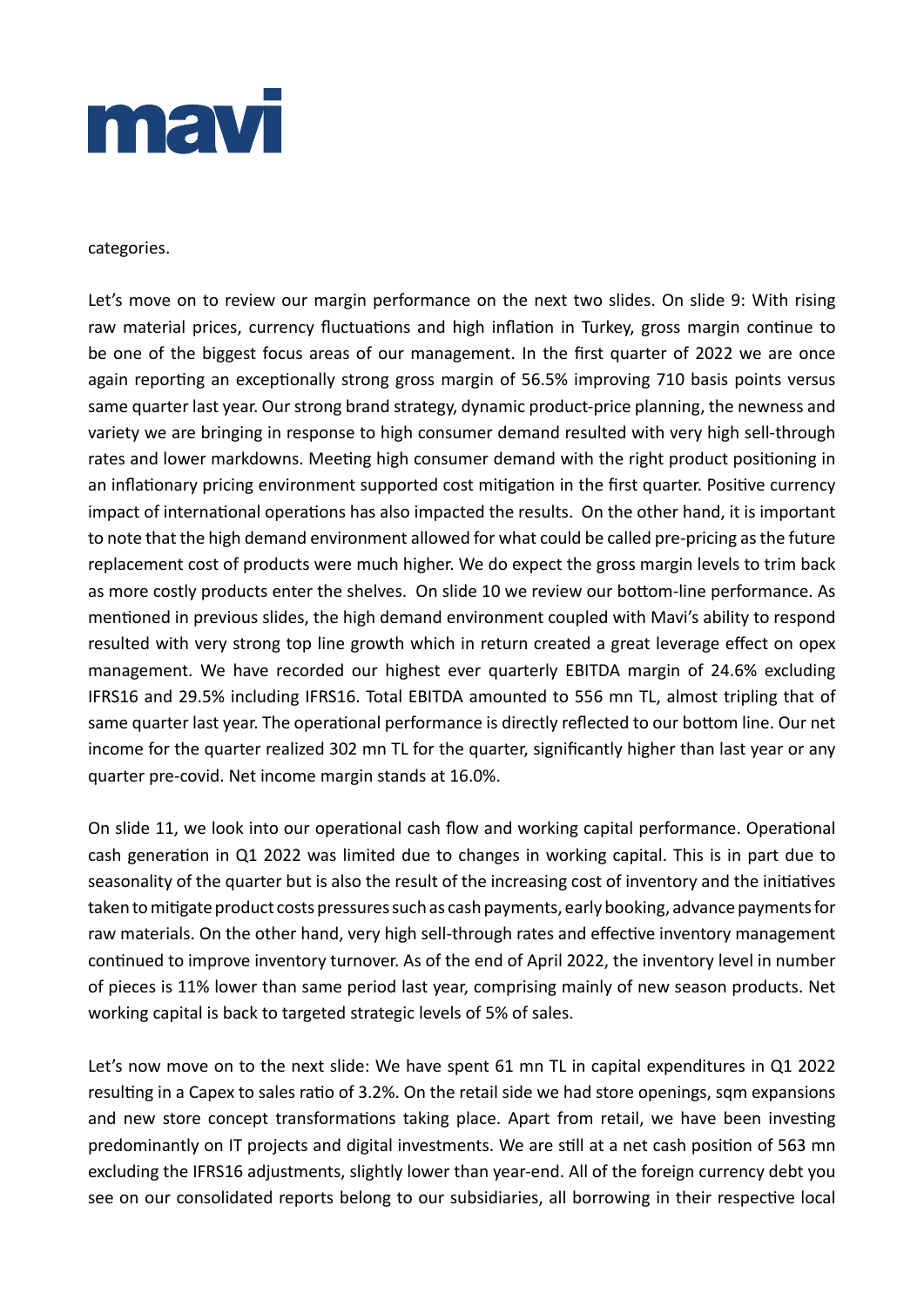

currencies and hence does not pose a currency risk. We continue our approach of holding no foreign exchange position in our balance sheet.

On Slide 13, we are sharing our official guidance for the year as promised.For the financial year 2022, we are expecting 100% consolidated sales growth, with net 3 store openings and 11 sqm expansions within the year including the ones already completed. We expect an EBITDA margin of 18% plus minus 1% excluding IFRS16 and 24% plus minus 1% including IFRS16. We are foreseeing a decline in our net cash position within the year due to our plans and strategies to use cash in mitigating cost pressures, but we target to stay in the net cash territory. We are planning to spend 3% of sales as capex.

I would also like to provide some insight on the current trading environment as of date. Since the beginning of this season we are continuing to experience a similar strong demand environment. Recall that in Turkey there was a 17-day lock-down period in May 2021 on this very low base Turkey retail sales increased 348% in May yoy. In the first 7 days of June, same store sales have grown 84 % yoy. The same lock-down period last year resulted in strong demand for online sales, especially on marketplaces. Hence due to a very high base, online sales in Turkey grew only 4% in May. With this final note, I am happy to take your questions now.

## **DUYGU INCEOZ**

Dear guests, if you wish to ask a question, please click on the raise your hand button, which is the hand icon on your control panel. When I call your name, please open your microphone before you speak. If you prefer to type your question, you may use a chat screen or email me directly. Alper Ozdemir has a question, I think Alper, go ahead. Alper? I think Alper might have a problem, Mustafa, would you like to go?

## **MUSTAFA KUCUKMERAL**

Sure. Hi. Congratulations on the impressive results. I'd like to ask your inflation and fx assumptions you use to formulate your 2022 guidance?

## **CUNEYT YAVUZ**

Thank you. We are forecasting that the US dollar exchange rate will be at 17.5 Turkish liras, and the inflation will be at 75%. These are the ingoing assumptions that we are using timely. Thank you.

### **MUSTAFA KUCUKMERAL**

Okay, thank you very much. And one more question, which is regarding the working capital needs. As far as I understand, there is a very high base coming from last year. Despite very strong growth in the first quarter, your working capital ratios are still very solid. So going forward for the rest of the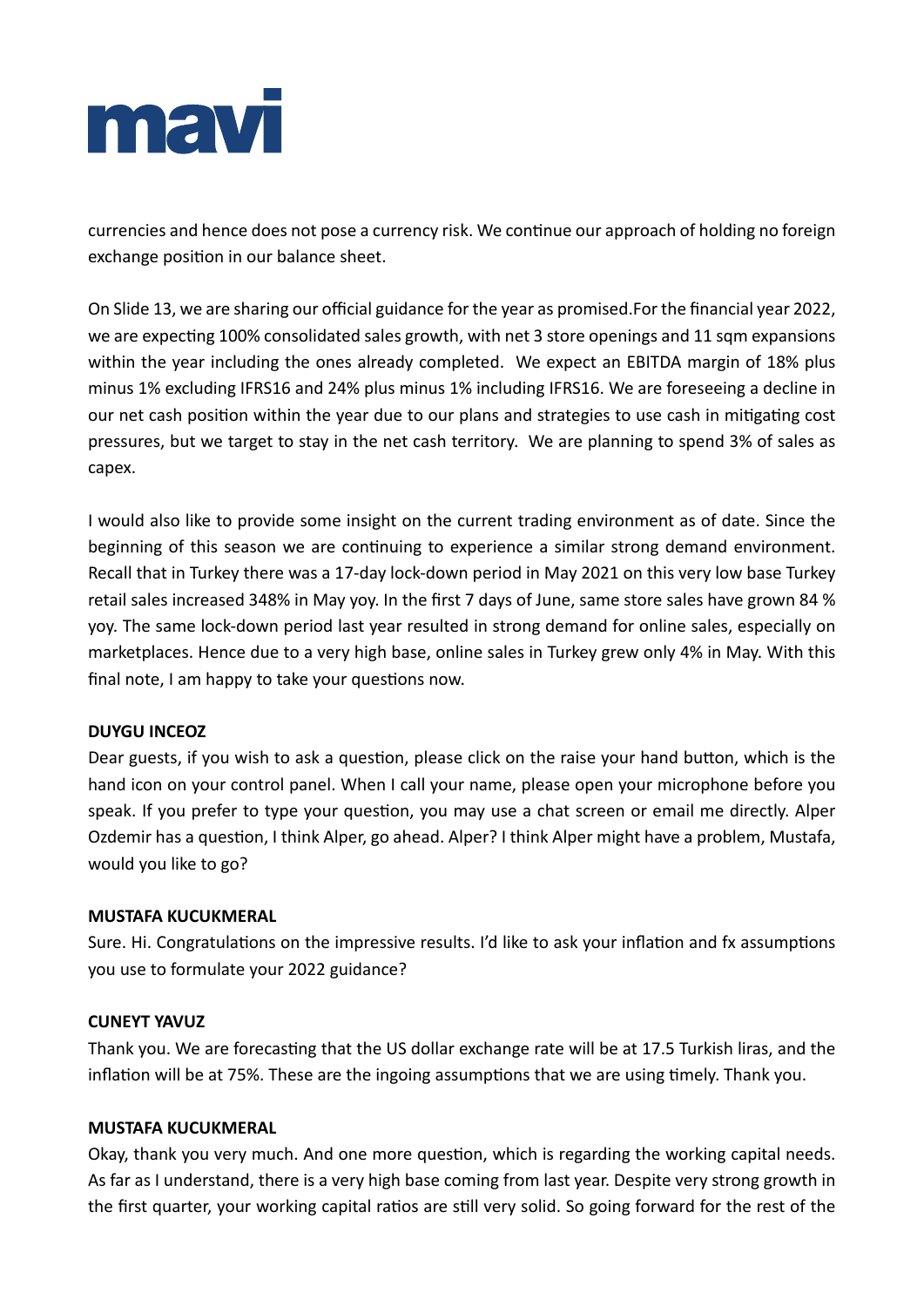

year. What should we expect in terms of inventory and payables?

## **CUNEYT YAVUZ**

In terms of inventory, I think what we have learned starting with the COVID period is that we have become even more agile and speed to shelf and sell through rates have been going up. So, I think in terms of within the organization, in terms of maintaining very fresh and quick inventory levels, fast-moving inventory levels will remain the norm. So, for the rest of the year, our inventory levels in terms of cover should not be going up. Of course, as new products come in and they might be coming in different values. The value might be going up. But hopefully, we will be able to also mitigate some of that with certain pricing pieces that we will be taking through the year in this inflationary environment, as well as better managing our markdowns. What was the other question besides the inventory?

# **MUSTAFA KUCUKMERAL**

Payable days?

## **CUNEYT YAVUZ**

Well, in terms of payables days the strong balance sheet that we have is something we choose to maintain and the cash position we will use that as a leverage in terms of sourcing. So right now, what we can guide you for is that for the end of the year we will be in a cash-positive position. But at the same time, we will be using our strong balance sheet, talking to our suppliers, raw materials, capacity booking, et cetera. to ensure that we get the best pricing and best cost of goods sold inhouse so that we can continue to favor the consumer in terms of a very competitive price position in terms of our products. As well as maintain the current high sell through rates. Which again, closes back into the circle of maintaining very low in terms of volume or very, I would say optimum, I shouldn't say low, but desired, fast selling inventory levels for the future.

I cannot exactly give a number because, for the time being, we are using it tactically, the balance sheet, and we are trying to find every single opportunity, whether it's a raw material, capacity booking to use our strong balance sheet to benefit our costs of goods acquired. But, generally speaking, when we look into the rest of the year with the current sales strength and sell trough, we are quite confident that we will be cash-positive situation when the year ends. That's all I can say for the time being.

## **MUSTAFA KUCUKMERAL**

Thank you very much, Cuneyt very helpful. And one last question is it seems you still continue to gain the market share. And there is a huge growth to almost 80% growth volume growth in Turkey. And for denim product it's around 50% volume growth globally. So, what do you think the main drivers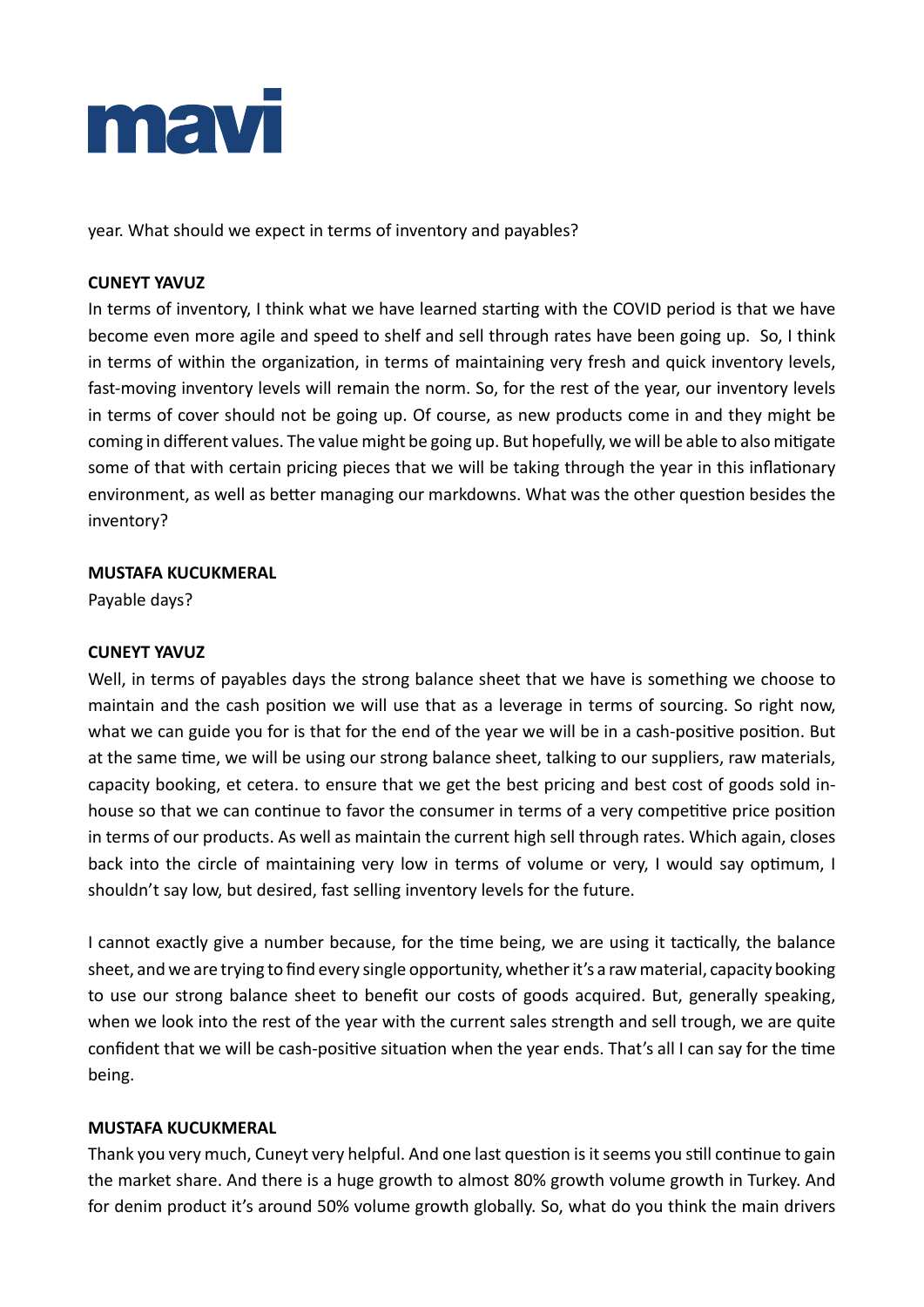

of these strong growth figures in terms of volume?

## **CUNEYT YAVUZ**

Coming into this very difficult year we were already quite confident that we would be winning market share in this market. Couple of reasons behind that. First of all, the whole machine of response, responding with the right product, the newness, the freshness, the collaborations, and the quality that we offer is at a high standard. And we are not stepping back in no means from this high-quality and newness and innovation perspective. On the other hand, we continue to invest behind the brand. And thirdly, of course, from a pricing perspective, because we are using our strong balance sheet and purchasing power capability within Turkey, we are able to offer good quality with a very reasonable price position to the consumer. So, when you look at global brands and their global US dollar or Euro pricing strategies, we are decoupling from them, and we are becoming a more agile and a proactive local player. And consumers with their incomes and realizing the price points are of course, choosing to be shopping at Mavi. And when they come in, they see fresh products, new products, good quality products. And for the rest of the year and many, many years to come hopefully, we are quite confident that we will maintain the situation and this traffic, regardless of the externalities and economic ups and downs will remain strong behind Mavi. And also, as I have mentioned within the speech that I gave, there are also new categories that we are able to capture in terms of sporty categories, sweatpants, sweatshorts, et cetera. which are also growing nicely, and Mavi's doing a great job in terms of bringing in innovations and newness into this category. And last but not least during COVID the woman traffic had come down. But what we observe is, especially in the last couple of months, from a Mavi perspective, it's very encouraging, we see more women also shopping at Mavi, which means that we already have a very strong base with men's, but also women are also coming in. And it's also encouraging what we think we will be also continue to drive our business in the coming months. Coupled with men, the women's demand will also keep our positive momentum going forward.

## **MUSTAFA KUCUKMERAL**

Okay. Very helpful. Thank you very much Cuneyt, Duygu.

## **CUNEYT YAVUZ**

Thank you.

## **DUYGU INCEOZ**

We can continue with Ali Akkoyunlu.

## **ALI AKKOYUNLU**

Yes. Hi, two questions. One, what's your basic outlook on the rental costs for this year and perhaps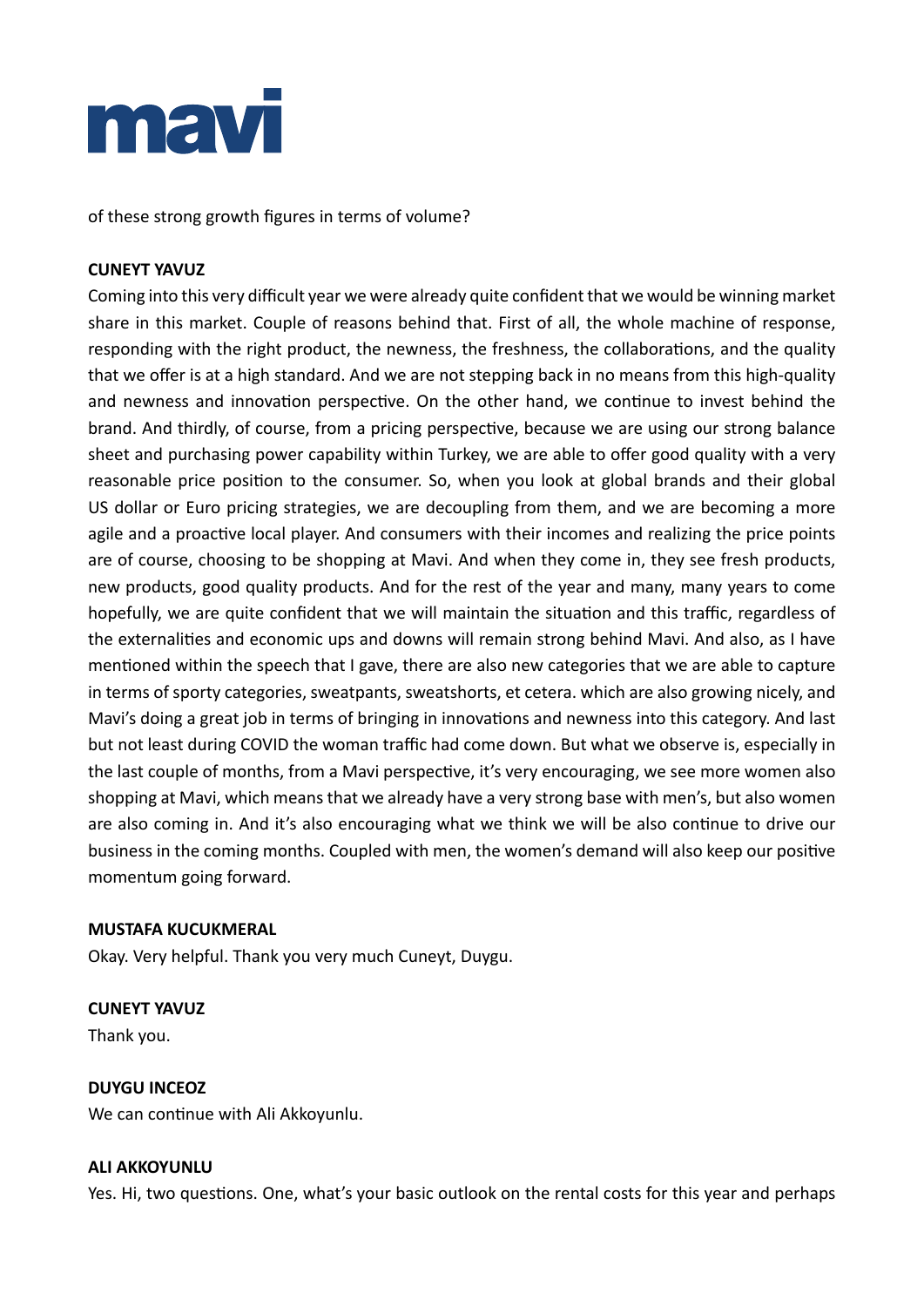

for next year? And the second question is obviously everybody's inflecting the price increases on the products. At what stage do you feel demand will start basically leveling off given that everything is becoming so expensive now.

# **CUNEYT YAVUZ**

Thank you. In terms of rental costs. If you look at from where we started in 2019, which was around 16% as a percentage of our revenue. It's come all the way down to 11.8%. You may recall that in many meetings that we've had quarterly and annual meetings,I have committed with the help of my strong team, that in terms of rent ratios we will be outperforming and bringing the cost down. So, in terms of outlook, in terms of where we stand, in terms of rent ratios, as a matter of cost, I think this will be under control and improving in the months to come. So, my commitment in terms of rent ratios as a percentage of sales will continue to coming down for many years to come because the best in class companies are down to 7%, 8% so we are at 11%. So, there is still room for improvement. I'm not committing that we will be 8% next month, but that's the direction we have. And we started off... When I started many years ago, it was around 20s, came down to 16. Now it's at 11 and hopefully in the many years to come we'll see it also continue to come down. In terms of demand slowing down, I mean, luckily 80% of what we produce, we are producing in Turkey. Our speed to shelf is very fast, and our business is retail. So, we are tracking data and traffic on a daily basis. Right now, for the near future, and in this case the near future means the next couple of months, we don't foresee any consumer demand tail offs. On the contrary summer is coming, there's a bayram coming up, there is more momentum for Mavi kind of products coming in and our new collaborations, new innovations, new products that we are putting out seems to be bringing in new customers, coming in and shopping. Therefore, for the rest of the year in terms of volume growth, and again, many of you will know that our focus and my predominant focus is not revenue generation but selling more products and making sure that we gain wardrobe share, market share. And I think this year we will finish this year in positive volume growth territory. Regardless of where the total market might be heading for. In terms of our good quality competitive pricing, I think when people are out there and deciding to spend on clothing, we will remain their choice of shopping place and we will continue to grow our business. I mentioned the agility part and made in Turkey part for the simple reason that if there is a slowdown, as a good retailer we are in a very strong position to manage our working capital and inventory situation, to adjust to the demands and ups and downs of the economy. I've been heading up Mavi for the past 14 years. We've had many ups and downs economically speaking. Except for COVID, there has not been a year where volume grow has turned negative. So, at this point in time with all the right things we do, newness with good quality, price-competitive products. I still remain positive in terms of volume growth for the rest of the year. Thank you.

### **ALI AKKOYUNLU**

Thank you very much.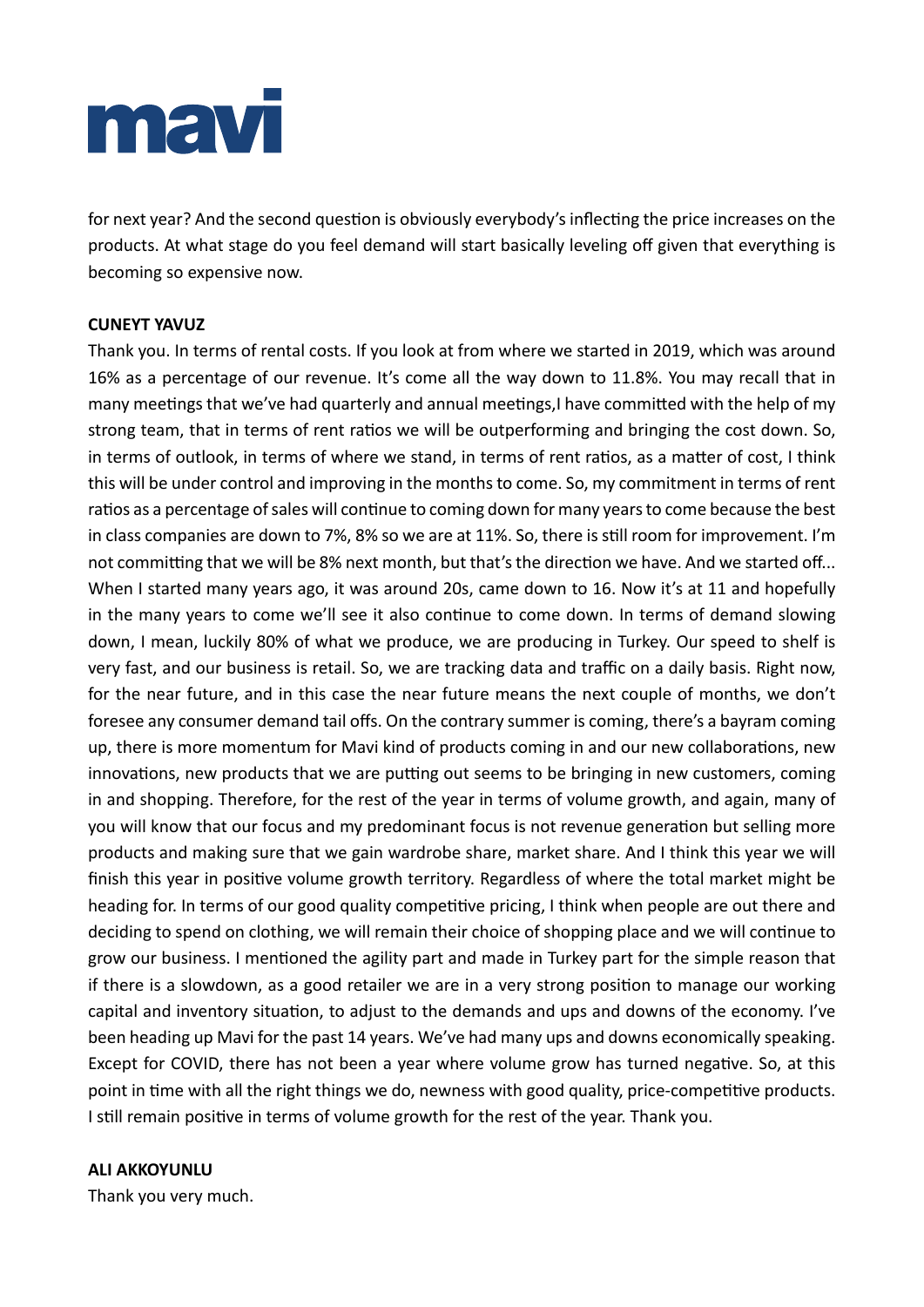

## **DUYGU INCEOZ**

We have a question from Cemal.

## **CEMAL DEMIRTAS**

Thank you Duygu. Thank you for the presentation, Cuneyt. My questions about the cost side again, apart from the rental side, the employee costs in your assumptions do you expect, do you foresee any increase in the minimum wage? Do we see that in your assumptions, if not, what could be the impact? And regarding the margins, could we expect gradual decline over the quarters, for instance, slight decline in second quarter and another decline in third quarter? Or could we just assume that you will turn to 25%, 24% levels starting by second quarter, which is likely to be fitting with your fullyear guidance? Thank you.

### **CUNEYT YAVUZ**

Thank you, Cemal. In terms of cost of employee of course, we have assumed certain price increase in a salary increases in our formula. And I think how I see is that we will as Mavi regardless of the minimum wage, and we've had a few significant minimum wage increases across the previous years. I think that part is less of a concern for me just to put it out there as long as we continue to pay competitively. And also, the minimum wage I think it is a must hopefully, it will come through from a people's perspective. And I think our system and the whole operation and cost of goods sold and the pricing mechanisms, we'll be able to accommodate that. I think the bigger challenge is on the cost of goods sold, which is the raw materials cotton pricing, energy pricing, logistics, et cetera. If you look at our total balance sheet, I think the OPEX piece or the SGNA piece, although it's significant, it's a lower and very much under control part of our equation. So, Mavi and its balance sheet is less dependent or less impacted by salary piece, but it's more dependent on the product cost piece, which is mostly the cotton and fabric. And of course, most recently the energy part, and logistics due to the energy-related part that is becoming more and more important. And that's why, as I mentioned previously we are trying to use our strong balance sheet to book capacity to get into buying fabric ahead of time, using our cash leverage situation to buy into fabric ahead of time to mitigate future price increases, and to be competitive in front of the consumer under pressure, which we appreciate in terms of shopping and disposable income, but we are tracking that very closely. And I think we will... As I mentioned again, I'll reiterate it. I think we'll do a good job in terms of mitigating that. So, employee... And coming back to this margin piece I think what happens is if you, again, recall many of these meetings, typically spring-summer season, we are more pessimistic about fall winter because there is more outerwear and winter wear, which is typically a little lower in terms of gross margin by design. And it's more import-dependent and it's less made in Turkey. So, if you were to do a business plan, I think for spring summer, I am more in comfortable territory of maybe slightly planning in the summer quarter, but there will be more impact of course, in fall, once new products and new pricing comes in because there is a relative six-month lag in terms of costing.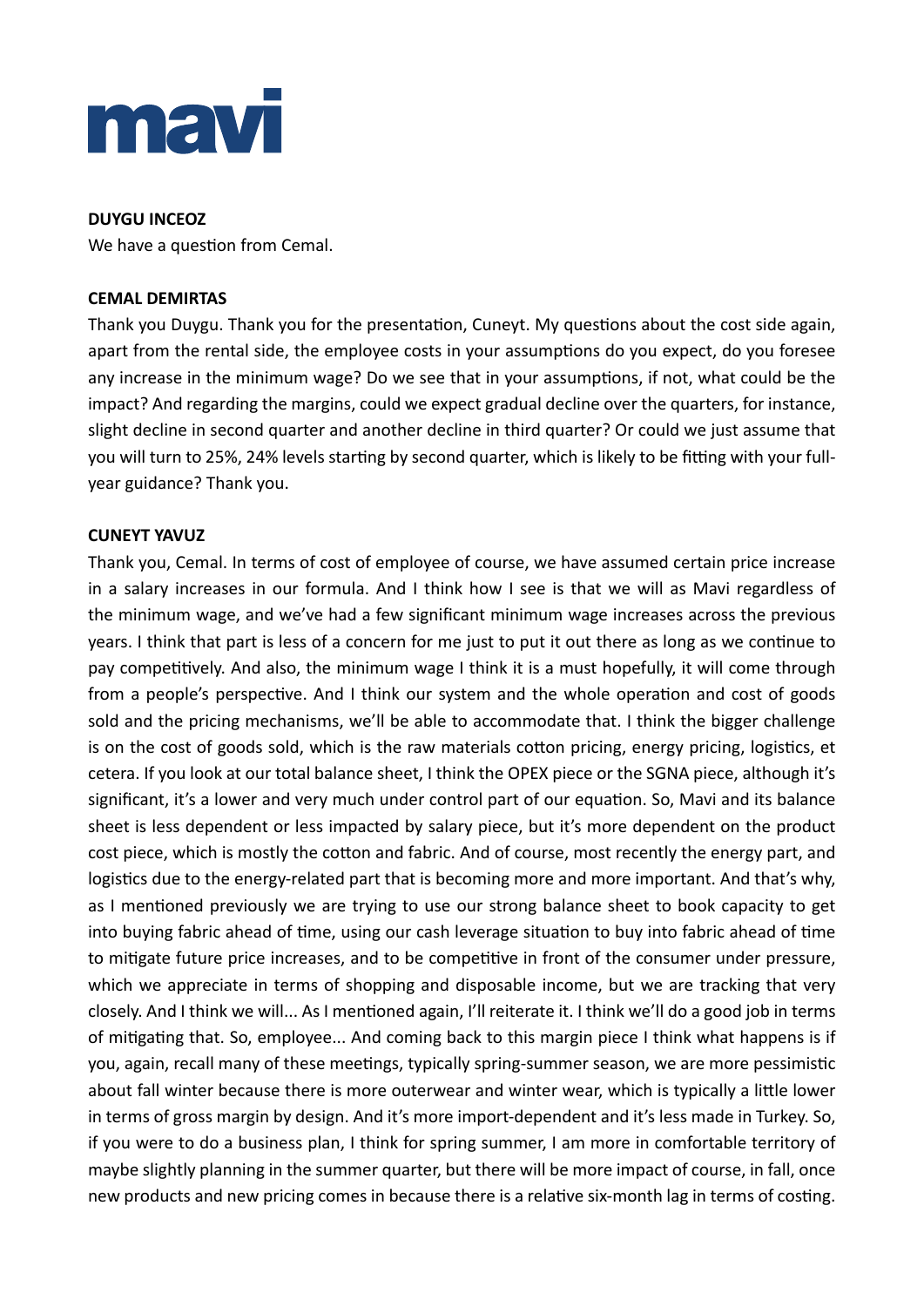

What I don't know is going back to your, again, question in terms of minimum wage increases, salary, disposable income, this inflation is spiral, of what percentage pricing we will be able to take.

So, that's the piece that we are trying to lead very dynamic. And we are obviously... Hopefully, that's coming clear to you. We are not trying to do an out-priced increase or an aggressive price increase. So, we will closely monitor where the salaries land, where the minimum wages lands, where the disposable income of the consumer is, and find the right position to price increase. Hence, there is a correlation of how much pricing we can take and where the margin will land. At this point, we are trying to be very prudent in terms of our expectation. We are not trying to build the extra expectation on your side, given all this inflation that is going on. Hopefully, we will come out stronger than what we are projecting right now, but with so much uncertainty, we choose to be in a position where we are saying, look, margins will potentially come down. Hopefully, we will still be cash positive and deliver a very good year with volume growth, but let's be cautious. But in the meantime... Again, the salary increases, minimum wage increase, disposable income, inflation rate, the exchange rate, the commodity prices. There's a lot of variables moving along and will as Mavi capitalize on our agility and speed to shelf and make sure that we do a even better job than what we're projecting here. So, I remain positive, but I project, I would say a conservative outlook given a lot of the uncertainty. Hopefully, that clarifies some of the thinking we are having at Mavi.

## **CEMAL DEMIRTAS**

Thank you and Cuneyt as a follow-up regarding your product cost of sales. Do we think you had a very proactive action during the last several quarters? That's my question. And what might be the risks ahead for you and how is the visibility? For instance, can you see the following three, six months or... In terms of... I'm talking about the cost side, how far you can see? How is the visibility on your side? Thank you.

## **CUNEYT YAVUZ**

Thank you. We are typically quite firm with a perspective of the following six months at any given point in time. So, the whole machine of Mavi operates on a six months outlook in terms of manufacturing, what volume we are going to buy? At what cost? What is the import? What is the raw materials we need? Et cetera. And as some of you might have been following us. We have been very proactive in terms of hedging, doing a lot of financial instruments to take away a lot of the uncertainties out of the equation. So, what I'm giving you the perspective for the year and where we think where the year will end. We chose to be at the quarter one end at this June period, because this is when I can more or less see the year-end from where I sit, which is the... For us January 2023, where we will end this year.

So, in terms of costing, booking capacity, fixing a lot of the rates, hedging, et cetera. We have quite a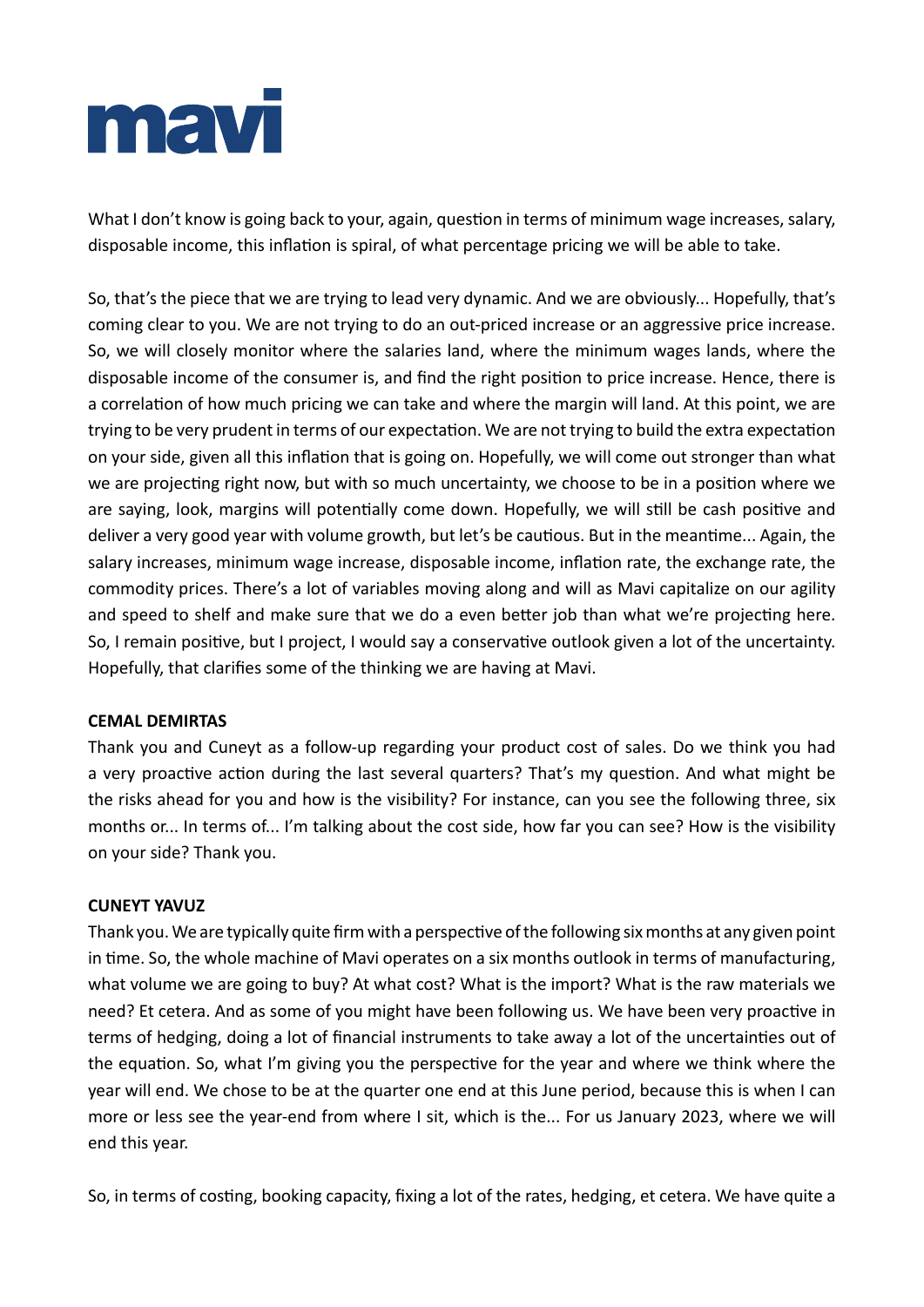

lot of visibility. Now, what we don't know is whether demand will be higher or lower, or the inflation on the raw materials will be higher or lower. And I mentioned that more as a concern, not for this year, but more as a concern of the following, which is the spring-summer 2023, because there is now with this inflation the environmental replacement cost. A cyclical cost that we have to, and I share to my shareholders, we as a team are responsible to make sure that we are, while we growing in volume and value, that we are also able to maintain a strong balance sheet, which is able to buy into the next years with all the cost increasing.

So, short of it, we have very good visibility till the end of the year in terms of what we think we will buy and sell. Most plans are 80% to 90% locked in, and there's always, a 10%, 15% up and down that we will manage through sources within Turkey. Having said that we are being a little prudent and defensive given we don't know in terms of the economic situation, political situation, raw materials, the Russia Ukraine war, Turkey's current account deficit. So, there's a lot of uncertainties for which we are trying to make sure that we are prepared for the worst and hopefully hoping for the best is where we stand.

## **CEMAL DEMIRTAS**

Thank you. Thank you.

## **DUYGU INCEOZ**

Are there any more questions? We have a question from Mehmet. Mehmet you can go ahead.

### **MEHMET BODUR**

Hi. I hope you can hear me well. You can hear me well, right?

### **Cuneyt Yavuz**

Yes, yes, we can.

## **MEHMET BODUR**

All right, thank you. Thanks again for the presentation and congrats for your quarter robust results. I would like to ask you question about your thoughts and a little bit elaborate the issue considering the probable upcoming costs in the course of second half, from the minimum wage, energy, transportation, logistics, et cetera, and comparing them with your possible, further cost reflection into your sales prices. Do you think you still have room to make such an adjustment into your sales prices as in the previous quarters? That's my first question. Especially when you are taking account of deflating disposable income of your customer base. And also, my second question is kind of related question. Do you think we anticipate some sort of regression on conversion rate in the course of second half to lower disposable income, even if inflated traffic figures? Thank you.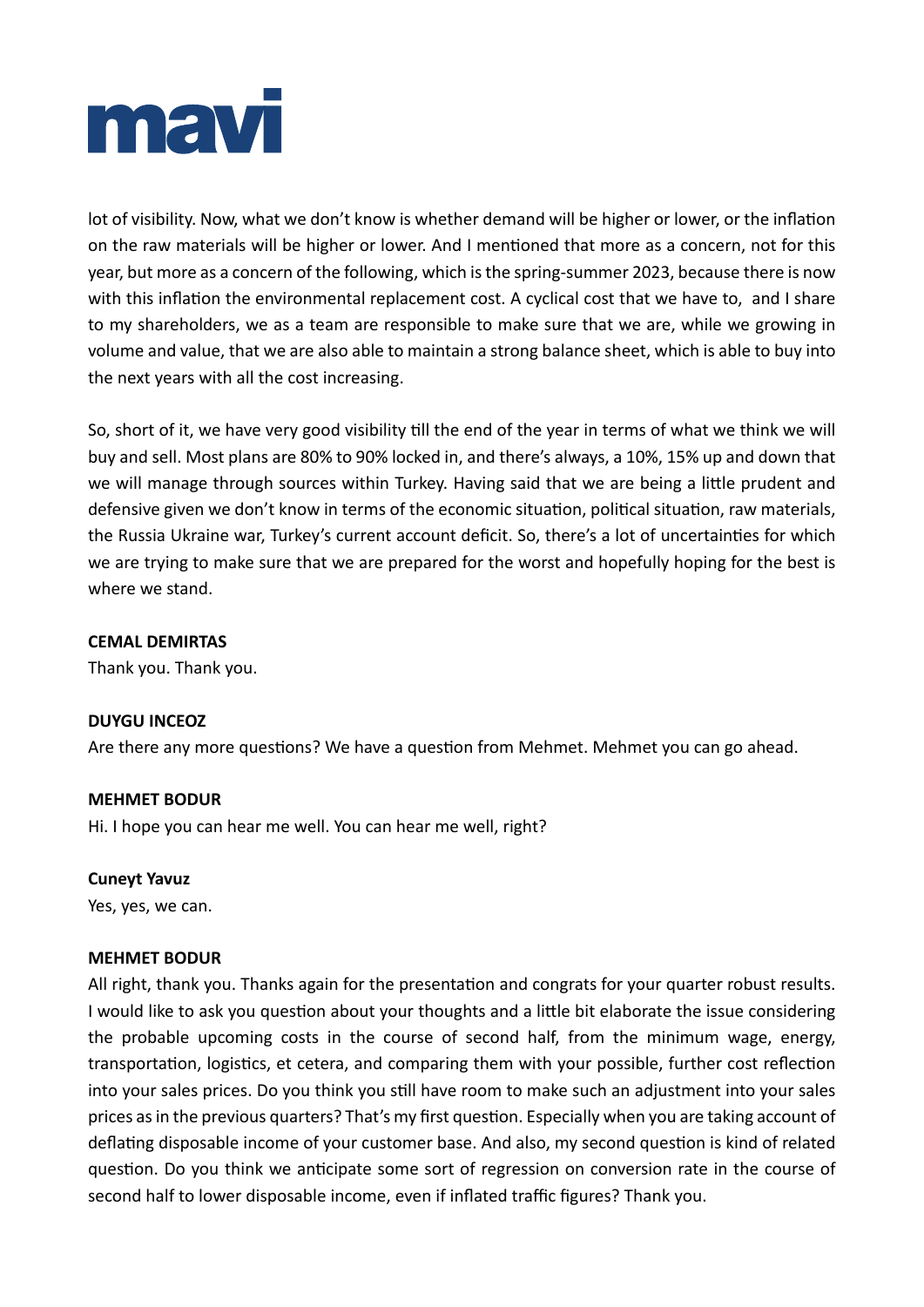

## **CUNEYT YAVUZ**

Thank you. The quick and short answer to that is moving into the rest of the year. Looking at how we are acquiring the products and the cost that we are acquiring them, we are feeling relatively comfortable and confident that the amount of pricing increases we will take, we will not be offputting the consumer and will not be negatively impacting our current traffic, volume and unit per transaction that is taking place. I think vis-a-vis the total market, you have to understand in the apparel group sector. It's a very big sector and nobody's really a dominant player. And within this big segment with Mavi's positioning, visibility, availability, and the product offering and pricing and newness and quality. At the prices that we are offering them, the consumer demand might be at the detriment of our competitors and others. But we believe that Mavi will continue to win and gain market share and continue to sell.

So, in terms of what's to come. I think we feel quite confident with all the measures that we have taken till the end of the fall-winter season in terms of how we can deal with what's happening. So, what I'm trying to say is that my experience points, and this is my experience so far, of course, points to the fact that there won't be a major stall in terms of stopping or downgrading or regression in terms of volume growth. Mavi, regardless of the inflationary environment and the cost special that you are mentioning will continue to win and continue to sell and have a pretty good year this year. The challenge, I think if you're modeling something. I think for us when I'm sitting here with my team is more modeling into 2023 and beyond what I'm seeing is the six months is more visible, but the following six months become another challenge because the whole cost space is moving again, further up or down, we will see which will be impacting the further downtrend and where the consumer spending is and what's happening.

But that's something we will have to tackle, and we can talk more about I would say in September meeting when we finish the summer season. And we are already, to be honest, doing a lot of activities within the organization, from a sourcing and supply chain perspective regarding the spring-summer 2023. And trying to be proactive with our strong position in the market and strong position with our balance sheet. Thank you.

## **MEHMET BODUR**

Thank you. So, just conclude the question. So, you are quite confident and no concerns from your side, right? On your sales price adjustments, as an acceptance on your customer base. You feel confident, right?

### **CUNEYT YAVUZ**

We do. And the testament is the ever-increasing demand and traffic for Mavi products, which also demonstrates that the current pricing is very competitive, which also means hypothetically speaking,